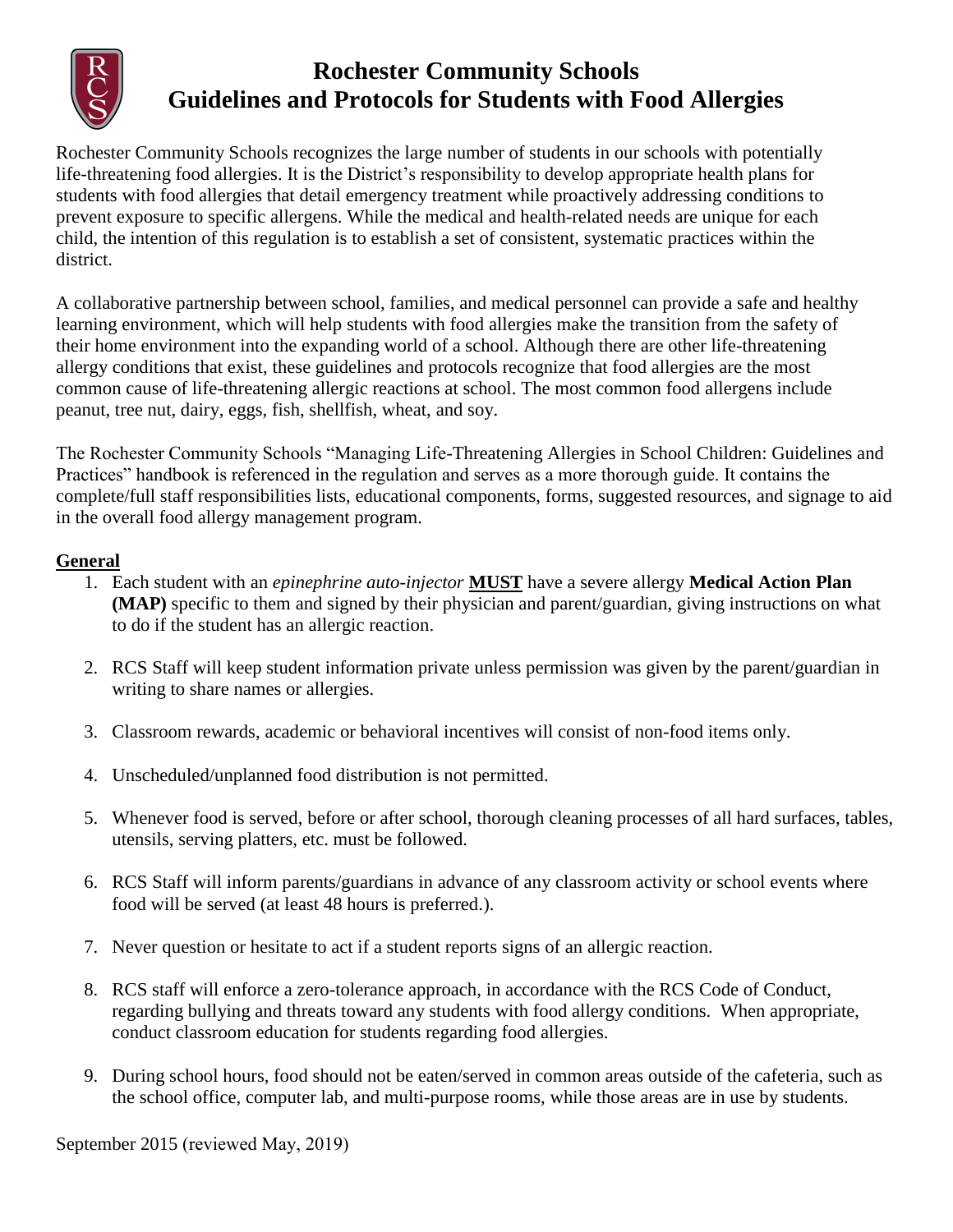- 10. All classrooms that cook or use foods for activities/instruction will contain ingredients suitable for those students in that room with food allergies. RCS staff will inform parents/guardians of planned food usage, in any classroom, ahead of time. Ingredient lists must be made available (48 hours is preferred).
- 11. All elementary school staff and students will wash their hands after eating or touching any foods in classrooms where anaphylactic food allergies exist and prior to resuming classroom activity following the lunch/recess period.
- 12. Elementary classroom-provided birthday celebrations will be limited to **non-edible items and/or activities**. Refer to *Alternatives to Food-Based Celebrations and Rewards* in Appendix of "*Managing Life-Threatening Allergies in School Children: Guidelines and Practices"* for activity ideas.
- 13. Snacks should be free from food allergens specific to students in the classroom. No student will provide or share a snack with another student.
- 14. All before-and after-hours, school sponsored events that serve food must:
	- Provide an area in which foods are clearly labeled and free from allergens.
	- Serve other foods that are not guaranteed allergen safe (cut-up vegetables, sliced meats, cheese, etc.) in a separate location/table area.
	- Avoid serving food with known allergens from restaurants. Ingredient labels must be provided.
- 15. For all student events during school hours when food is served:
	- Provide only manufactured, pre-packaged, labeled foods in classrooms where anaphylactic food allergies exist. No homemade foods items will be permitted.
	- Consult with principals and/or teachers when planning events.
	- Consider food restrictions of members as appropriate of individual groups or clubs (i.e., Robotics club, swim team, etc.).
	- Avoid serving food with known allergens from restaurants. Ingredient labels must be provided.
- 16. For elementary school classroom party celebrations that occur for Halloween, the winter holidays, Valentine's Day or end of year, only pre-packaged, labeled, and manufactured foods should be brought to school for the celebrations. Cut-up fruits and vegetables are allowable for classrooms that do not have students with life-threatening allergies. Classrooms with food allergen situations may have further restrictions. Additionally, if students are participating in the exchange of valentines, only non-edible valentines (no candy or food) should be brought to school for distribution to other students.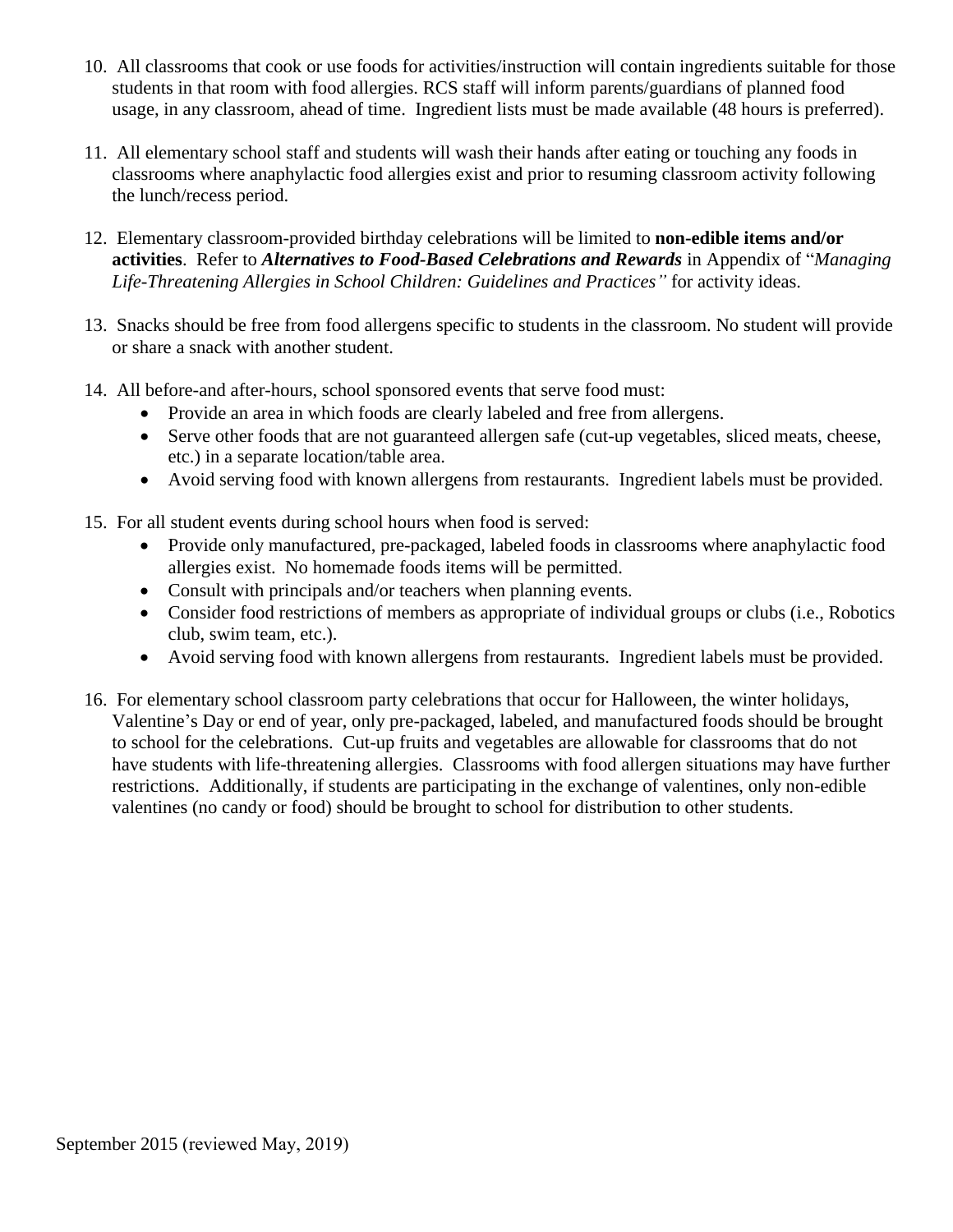#### **Responsibilities of Students with Food Allergies**

- 1. Be firm and say "No, thank you" when offered food that did not come from home (unless reading food labels or other safety measures are in place).
- 2. Take as much age-appropriate responsibility as possible for avoiding allergens.
- 3. Know where medication is kept and assume responsibility when self-carrying to check that the epinephrine auto-injector is present.
- 4. Do not trade or share any food, drink, utensils, or food containers.
- 5. Wash hands with soap and water or use a hand wipe (not hand sanitizers) before and after eating.
- 6. Learn to recognize the symptoms of an allergic reaction.
- 7. Promptly and insistently inform an adult as soon as accidental exposure occurs or if symptoms appear with no known exposure.
- 8. Do not share epinephrine auto-injector with other students.
- 9. When eating in the cafeteria, sit at the assigned table if it is part of the *Risk Reduction Strategy*.
- 10. When riding a school bus, sit in the seat designated by the bus driver if this is part of the *Risk Reduction Strategy*.
- 11. Promptly report any teasing or bullying to an adult.
- 12. Learn how to read food labels when developmentally appropriate.
- 13. To prevent cross-contamination, stow lunches or snacks with individual belongings (i.e. backpack, cubby, locker, etc.) instead of in classroom-wide lunch or snack storage bins.

#### **Responsibilities of Parents/Guardians of Students with Food Allergies**

- 1. Bring the severe allergy *Medical Action Plan (MAP)* with picture, epinephrine auto-injectors, and other prescribed medications to the school office prior to the start of the school year. *MAPs* must be updated prior to the start of each school year. Note the expiration date for medications and remember to replace them when necessary. If your child's *MAP* includes liquid antihistamine, provide the medicationmeasuring cup.
- 2. Be willing to provide safe snacks for the student to keep in the classroom, as needed.
- 3. Teachers will not be responsible for making decisions regarding food/snacks unless pre-approved by parents/guardians in writing.
- 4. Consider attending field trips when possible.
- 5. Consider participating in planning for special events, parties, and celebrations that occur in the classroom or school and for teams, clubs, etc.

September 2015 (reviewed May, 2019) 6. Strongly consider providing a medical alert bracelet or ID for student to wear.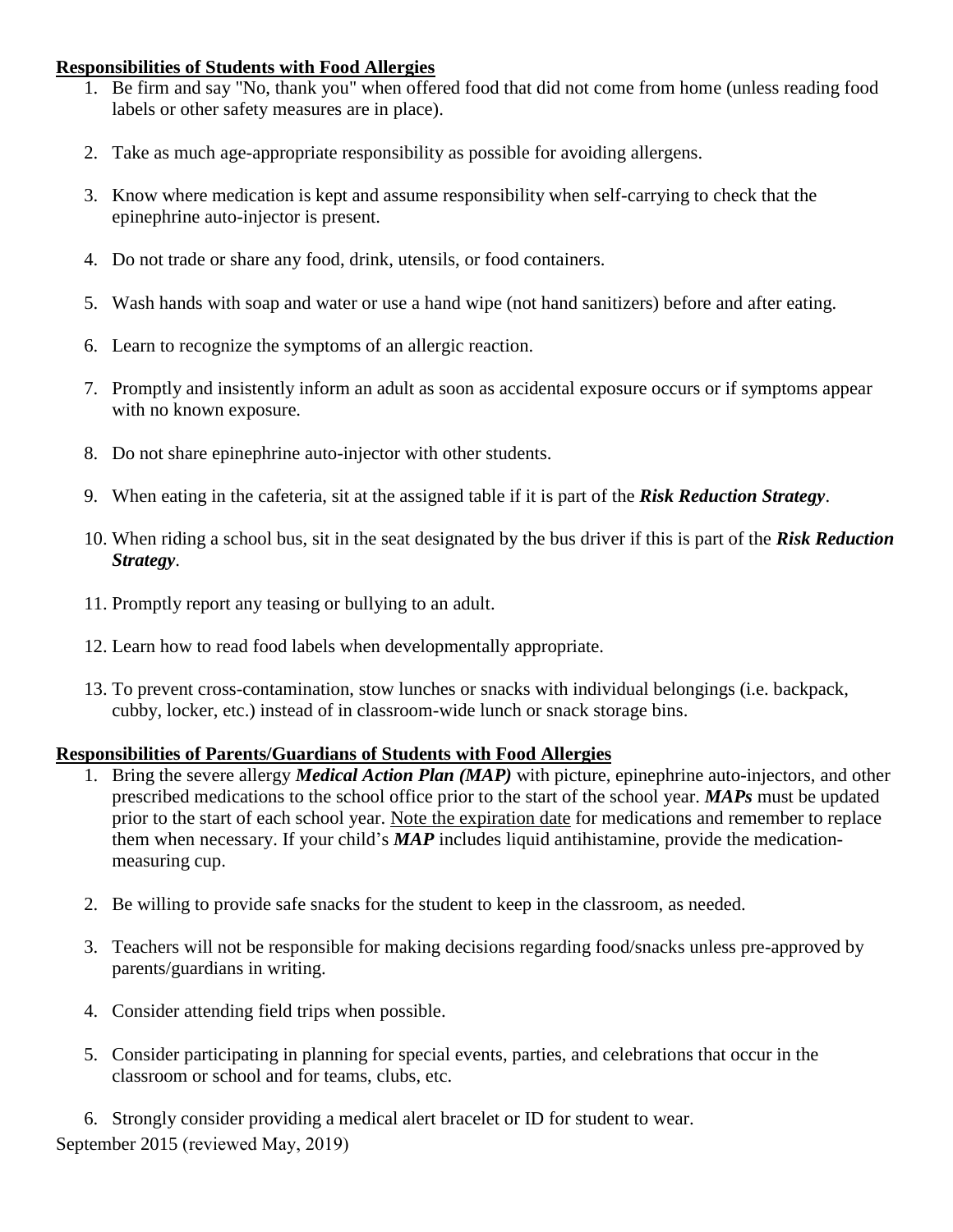7. Refer to "*Managing Life Threatening Allergies in School Children: Guidelines and Practices"* for complete list of responsibilities and documents.

## **Responsibilities of Superintendent and/or Designee**

- 1. Lead the District's coordinated approach to managing food allergies.
- 2. Prepare for food allergy emergencies.
- 3. Support professional development on food allergies for staff.
- 4. Educate students and family members about food allergies.
- 5. Create and maintain a healthy and safe school environment.
- 6. Refer to "*Managing Life Threatening Allergies in School Children: Guidelines and Practices"* for the detail of each of the points above.

# **Responsibilities of School Principal/Administrator**

- 1. Meet with the family to gather necessary information as appropriate.
- 2. Assist teacher in crafting a letter that is sent to all students' parents/guardians alerting them to food allergen restrictions in the classroom (see *Letter From the Teacher* letter template in *"Managing Life-Threatening Allergies in School Children: Guidelines and Practices"*).
- 3. Ensure annual training for appropriate staff regarding: anaphylaxis, allergens that cause anaphylaxis, risk-reduction procedures, emergency procedures, and administration of epinephrine auto-injectors. Keep updated documentation of trained staff.
- 4. Work with the secretary to ensure that severe allergy *MAPs* and the prescribed emergency medications have been delivered to the office by the parent/guardian.
- 5. Work with the secretary to ensure that the severe allergy *MAP* is copied and sent to those with a need to know:
	- Classroom teacher
	- Specials teachers (such as Art, PE, Music, Literacy Information Specialists)
	- Sub folders
	- Transportation department
	- Rotation teachers (middle school)
	- Semester teachers (secondary school)
	- School-age care (SAC, TEAMS)
	- Paraprofessionals involved with student (e.g., in the classroom)
	- Staff supervising lunch and recess
	- Cafeteria/Kitchen Manager/District Food Service Director
- 6. Ensure accessible emergency communication between the office and all other areas, such as the classrooms, playground, lunchroom, gym, and during field trips (e.g., walkie talkies and cell phones).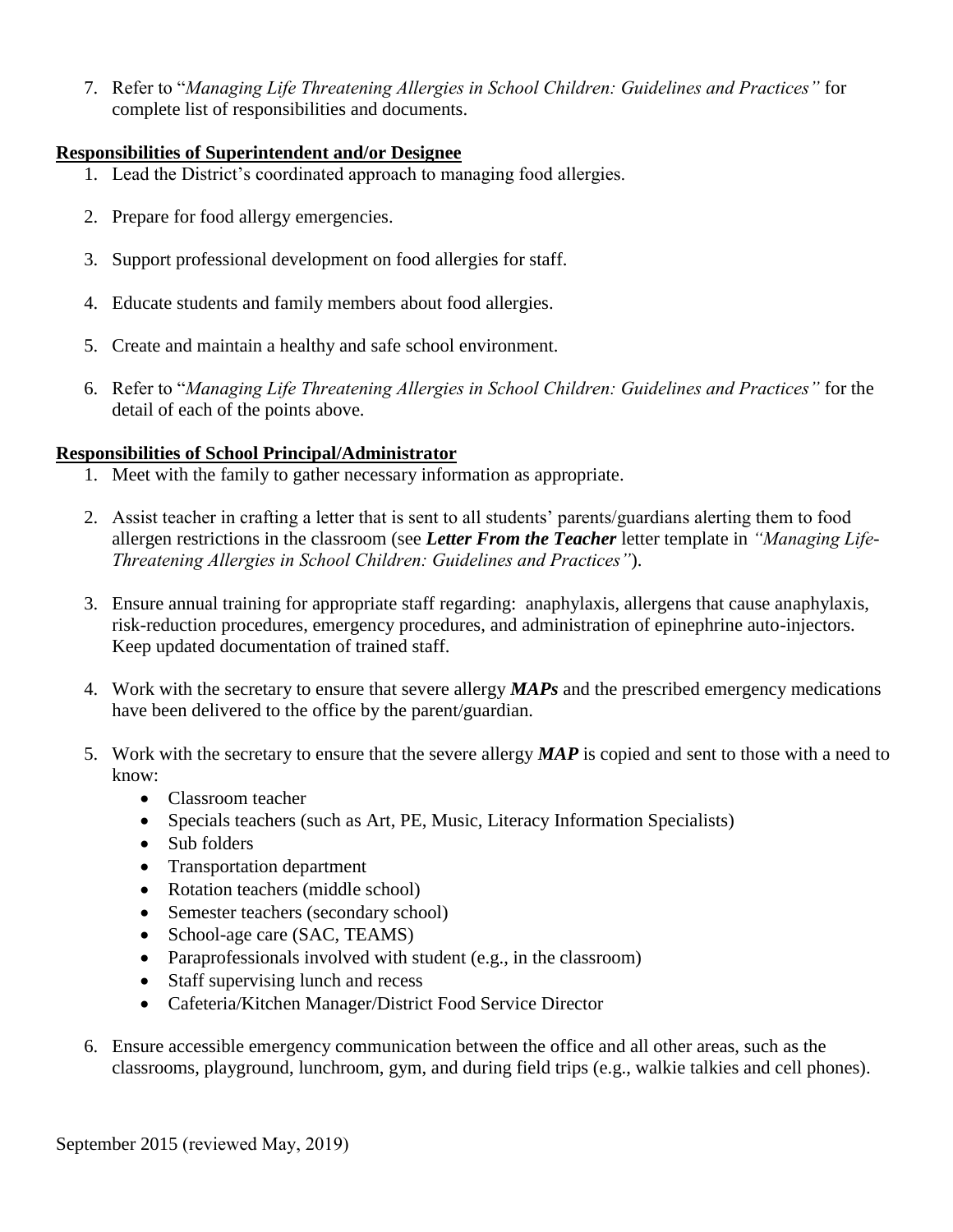- 7. Post laminated allergy signs alerting staff, students, and community to allergy safe zones where needed (e.g., on classroom doors, tables, lunchroom, etc.) (see *Common Signage for Doors and Other Areas* section in the Appendix of "*Managing Life Threatening Allergies in School Children: Guidelines and Practices"*).
- 8. Review field trip requests for conflicts with *MAP* and *Risk Reduction Strategies*.
- 9. Advise the PTA on precautions needed when scheduling student events and fundraisers. Ensure PTA leaders have a copy of the document *Responsibilities of the Parent Teacher Association (PTA)* from "*Managing Life Threatening Allergies in School Children: Guidelines and Practices."*
- 10. Notify the district school nurse coordinator and Superintendent/designee of any incidences of exposure or related allergic reactions using the *Allergy Incident Report* form (in Appendix of *Managing Life Threatening Allergies in School Children: Guidelines and Practices")*.
- 11. Principals should reference "*Managing Life Threatening Allergies in School Children: Guidelines and Practices*" for complete list of responsibilities, documents, and signage.

# **Responsibilities of Classroom Teachers & Special Area Teachers (i.e. LC, Specials, Resource, etc.)**

- 1. Review all general guidelines (above) as they provide an overview.
- 2. Review the severe allergy *Medical Action Plan (MAP)* for all of your students having this plan.
- 3. The *MAP* specifies if a student self-carries the epinephrine auto-injector. When stored in the classroom, keep the medication and the allergy *Medical Action Plan (MAP)* together in a secure, easy-to-see, **unlocked** place (areas to consider might be in the classroom emergency bag or thumb-tacked high on a bulletin board close to the teacher's desk). Be sure the *MAP* is not posted for casual viewing. The location and expiration date of the medication should be written on the *MAP* in the space provided.
- 4. Be familiar with the *How to Read a Food Label* document as it pertains to your student's specific food allergy (see Appendix of "*Managing Life Threatening Allergies in School Children: Guidelines and Practices"*).
- 5. Ensure the *911 Emergency Protocol* and *Epinephrine Auto-Injector Instructions* documents are posted (See Appendix of "*Managing Life Threatening Allergies in School Children: Guidelines and Practices"*).
- 6. Be sure all substitute and student teachers and paraprofessionals are informed of the student's allergies and risk reduction safeguards, including classroom food policies and restrictions (see *Responsibilities of Substitutes and Student Teachers* and *Responsibilities of Classroom Paraprofessional(s) and Classroom Volunteers* in "*Managing Life Threatening Allergies in School Children: Guidelines and Practices"*).
- 7. Establish a procedure for regular hand washing to prevent contamination from adults and students alike after students consume any food as well as prior to beginning instruction after the lunch/recess period.
- 8. Elementary school Wash the food allergic student's desk each morning with disinfectant and paper towels or sanitization wipes. As appropriate, this routine may be assigned to students.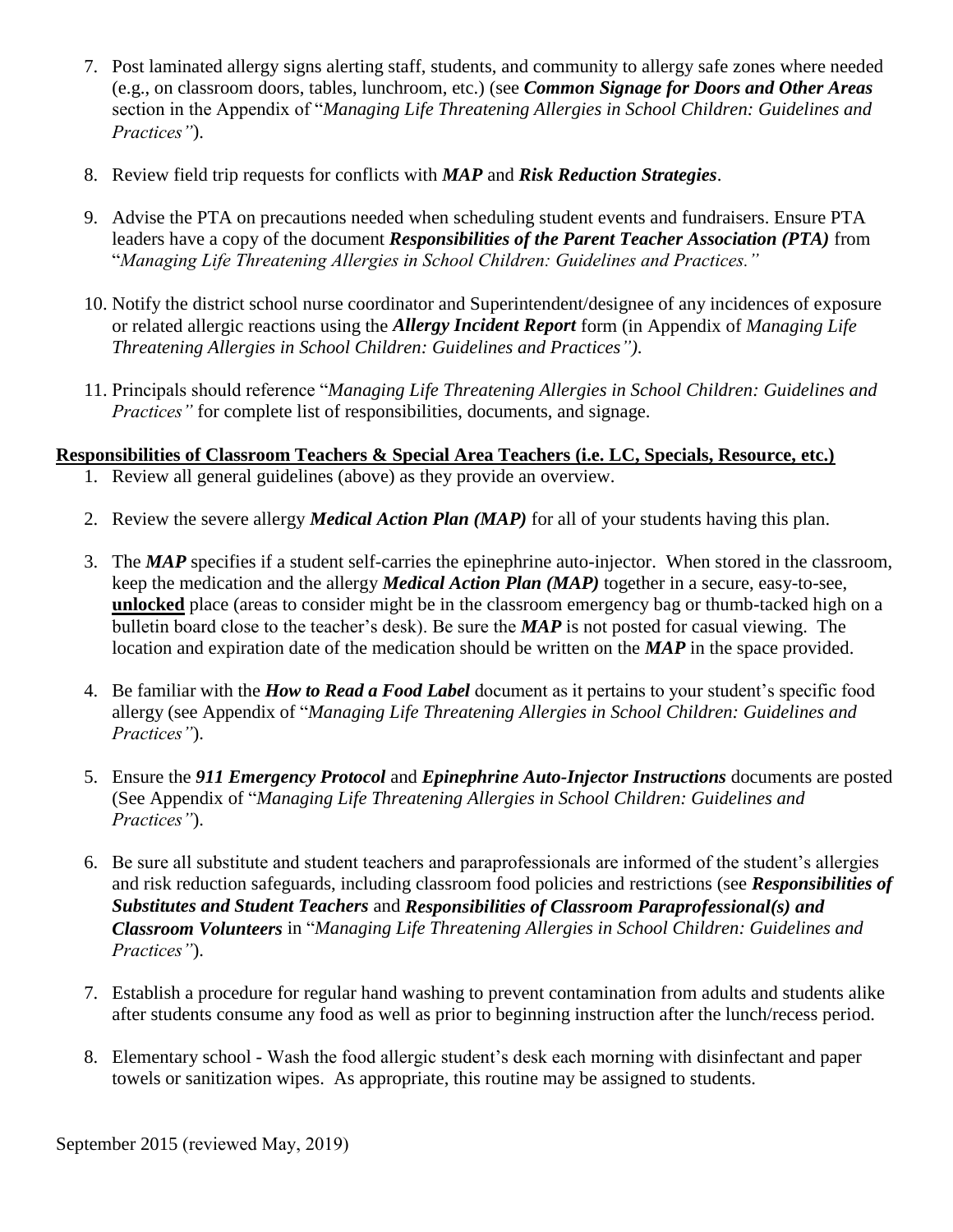- 9. With principal's assistance, craft a letter that is sent to all students' parents/guardians at the start of the school year alerting them to food allergen restrictions in the classroom (see *Letter From the Teacher* in Appendix of *"Managing Life-Threatening Allergies in School Children: Guidelines and Practices"*).
- 10. Ensure that a *Medical Alert Label* is on the cover of the sub folder to emphasize severe allergy *MAPs*
- 11. Ensure that each substitute teacher and substitute paraprofessional has access to the sub folder with the following information:
	- o The classroom location of emergency medication
	- o Copy of the food allergy *MAP(s)*
	- o Classroom allergen restrictions, including no class-provided snacks and distribution of only nonedible birthday items
	- o *Epinephrine Auto-Injector Instructions* and the *911 Emergency Protocol*
	- o Verify that the substitute has completed epinephrine auto-injector training and is comfortable with his/her knowledge of emergency procedures
	- o A copy of document, *Responsibilities of Substitute and Student Teachers* (see the Rochester Community Schools *"Managing Life-Threatening Allergies in School Children: Guidelines and Practices"* handbook)
- 12. Prohibit students from sharing or trading snacks, lunches, and all other food.
- 13. Designate a separate computer keyboard or plastic cover and/or mouse for food allergic student(s) when needed or provide sanitation between student usages.
- 14. When organizing elementary classroom parties, holiday celebrations, and special events: consider using non-food items and activities (*See "General" guideline section)*. Involve parents of students with food allergies when possible. Provide communication to parents/guardians of food allergy students in advance if food is involved (see Appendix: *Alternatives to Food-Based Celebration and Rewards* and *Alternatives to Food-Based Fundraisers* in *"Managing Life-Threatening Allergies in School Children: Guidelines and Practices"*).
- 15. Be aware of non-food classroom supplies that may contain peanuts or tree nuts, such as food pellets for classroom pets, bedding for pets, hand soaps, lotions, and arts and craft supplies.
- 16. Refer to "*Managing Life Threatening Allergies in School Children: Guidelines and Practices"* for complete list of responsibilities, documents, and signage.

## **Responsibilities of School Secretary**

It is acknowledged that school secretaries play a vital role in the administration of *Medical Action Plans*, including those students with food allergies. In addition to training that is available to all staff, school secretaries will need to become familiar with responsibilities as outlined in "*Managing Life Threatening Allergies in School Children: Guidelines and Practices"* or as designated by the building Administrator/Principal.

## **Staff in Charge of Field Trips**

1. Review the document *When Taking a Student with Medications on a Field Trip*. (See "*Managing Life Threatening Allergies in School Children: Guidelines and Practices").*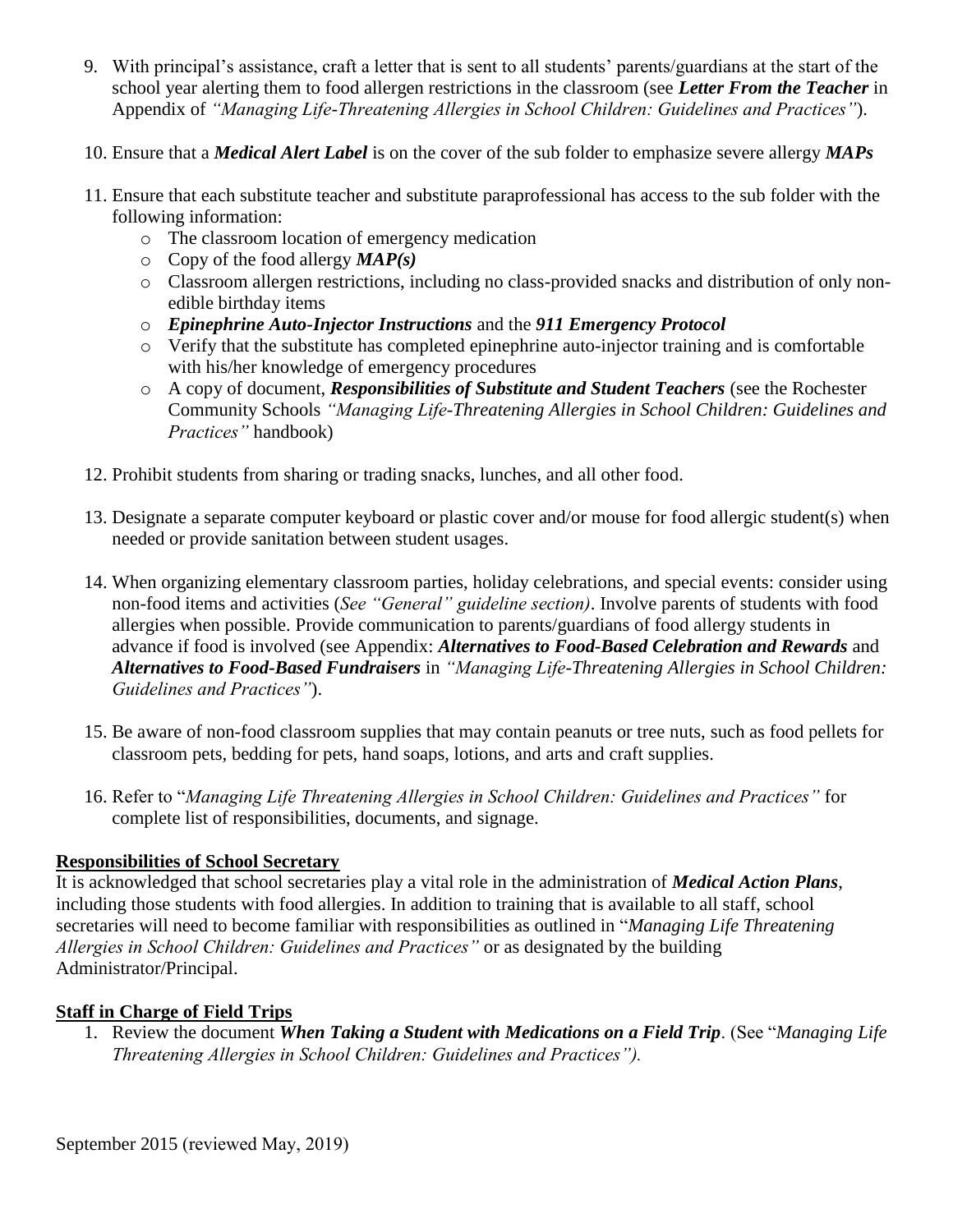- 2. Invite the parent/guardian of the student at risk for anaphylaxis to accompany the child on school trips, in addition to the chaperone(s). **However, the student's safety or attendance must not be conditioned on the parent/guardian's presence**.
- 3. Emergency medications and the severe allergy *Medical Action Plan (MAP)* are taken on field trips and kept with the staff member charged with supervising and accompanying the allergic student.
- 4. Consider ways to wash hands before and after eating (e.g., hand wipes if soap and water are not available; **hand sanitizers do not remove allergens**).
- 5. Ensure accessible communication between teacher, office, and emergency responders (e.g., cell phones, walkie talkies).
- 6. Proactive planning should avoid high-risk places; make sure to consider where and what students will eat for lunch.

#### **Responsibilities of Classroom Paraprofessionals and Classroom Volunteers**

All adults serving in role of authority in classrooms share in the safekeeping of all students, including those with food allergies. Paraprofessionals should become familiar with responsibilities as outlined in "*Managing Life Threatening Allergies in School Children: Guidelines and Practices"* or as designated by the building Administrator/Principal.

#### **Responsibilities of Paraprofessionals Supervising Lunch and Recess**

- 1. Be aware of students who have a severe allergy *Medical Action Plan (MAP)*; be familiar with the severe allergy *Medical Action Plans (MAPs)* for these students as well as any *Risk Reduction Strategy* plans
- 2. Maintain a copy of all severe allergy *Medical Action Plans (MAPs)* **with photos** in an easily accessed location in the lunchroom that maintains students' privacy, such as a binder. Be aware of how and where to access the emergency medications.
- 3. Be sure to wash hands (or change gloves) in-between handling any food from the non-allergy zones and the allergy zone tables.
- 4. Ensure the *911 Emergency Protocol* and *Epinephrine Auto-Injector Instructions* are posted (See Appendix of "*Managing Life Threatening Allergies in School Children: Guidelines and Practices"*).
- 5. Lunchrooms/cafeteria will have "allergen-restricted" tables for allergic students requiring allergenavoidance measures; these tables should be prominently labeled according to the restricted allergen. Combining the allergen-restricted table with the table for students buying cafeteria meals is recommended. **All food served at these tables/areas must be purchased at school** (except for students with food allergies).
- 6. Ensure lunch tables are being cleaned every day and in between each lunch group using efficient and thorough cleaning methods (see *Cafeteria Cleaning Protocol* per "*Managing Life Threatening Allergies in School Children: Guidelines and Practices").*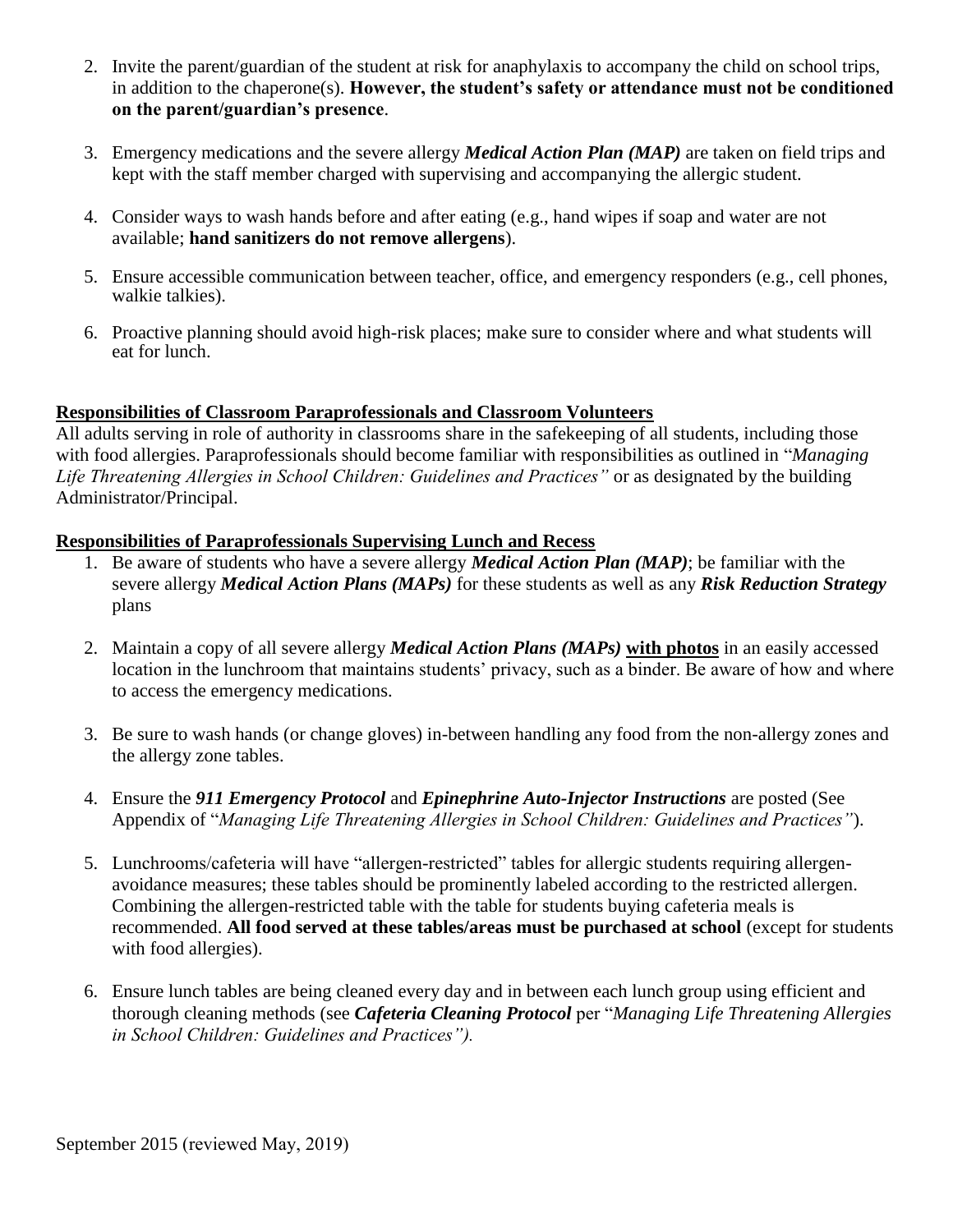- 7. Lunchroom/cafeteria staff will be trained to give epinephrine and are present to monitor the allergenrestricted lunch table for:
	- a. Allergic reactions
	- b. Food sharing or trading (no sharing of food whatsoever)
	- c. School-purchased food only (except for students with food allergies)
- 8. Be aware of students with food allergy *Medical Action Plans (MAPs)* when on the playground.

## **Responsibilities of Food Service Director/Contractor**

- 1. Understand the laws protecting student with food allergies as they relate to food services.
- 2. To the extent available, make public menus, lists of à la carte items, food products, and ingredient lists on the District food service website.
- 3. Establish safe food handling procedures to eliminate allergen cross contamination; cleaning and sanitation practices; and job responsibilities of staff involved in the food preparation, distribution, and serving process.
- 4. Provide contact information of vendors, suppliers, etc. upon request.

# **Responsibilities of District School Nurse Coordinator**

- 1. Provide **annual** allergy training and education for faculty, staff, substitute employees, and students when needed.
- 2. Serve as resource for staff and parents as needed.
- 3. Participate in District-wide planning for allergy-safe schools.
- 4. Review MAP's for appropriate information and medications.
- 9. See "*Managing Life Threatening Allergies in School Children: Guidelines and Practices"* for complete list of responsibilities.

## **Responsibilities of SAC and TEAMS Caregivers and Before-School and After-School Enrichment Programs (BASES)**

- 1. Child Care Supervisor will oversee training and food allergy protocols and prevention strategies of SAC/TEAMS personnel.
- 2. Be familiar with the students' severe allergy *Medical Action Plans* **(MAPs)** and any *Risk Reduction Strategy* plans.
- 3. Maintain a copy of all severe allergy *Medical Action Plan (MAPs)* with photos in an easily accessed location and be aware of how and where to access the emergency medications.
- 4. Ensure the *911 Emergency Protocol* and *Epinephrine Auto-Injector Instructions* are posted (See Appendix).
- 5. All RCS child care programs (SAC/TEAMS) must comply with all food allergy guidelines as listed above.

September 2015 (reviewed May, 2019)